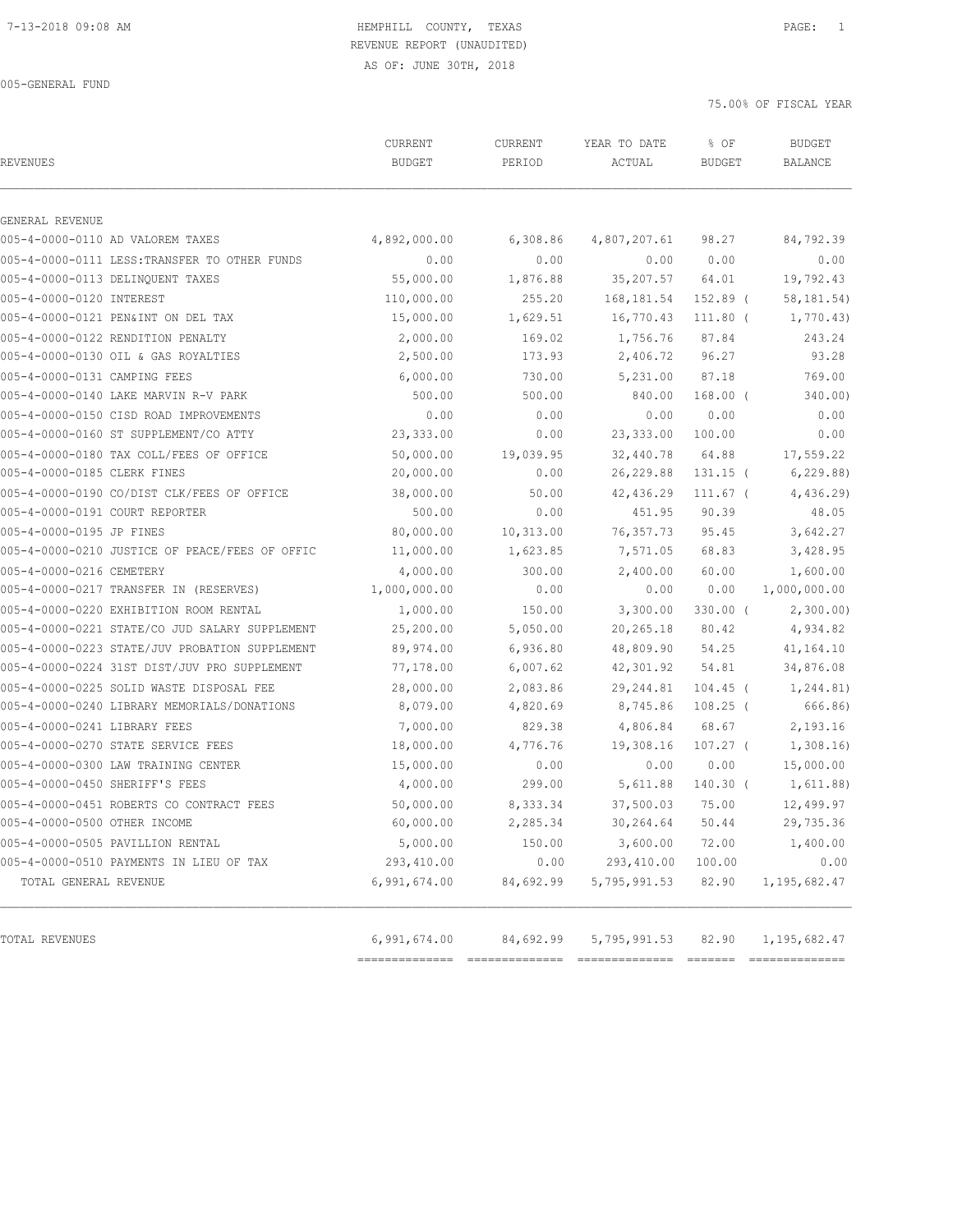AS OF: JUNE 30TH, 2018

008-LAW LIBRARY

| REVENUES                                   | <b>CURRENT</b><br><b>BUDGET</b> | CURRENT<br>PERIOD | YEAR TO DATE<br>ACTUAL | % OF<br>BUDGET | BUDGET<br><b>BALANCE</b> |
|--------------------------------------------|---------------------------------|-------------------|------------------------|----------------|--------------------------|
|                                            |                                 |                   |                        |                |                          |
| GENERAL REVENUE                            |                                 |                   |                        |                |                          |
| 008-4-0000-0110 TRANSFER FROM FUND BALANCE | 5,000.00                        | 0.00              | 0.00                   | 0.00           | 5,000.00                 |
| 008-4-0000-0550 COURT FEES-LAW/LIB         | 2,000.00                        | 0.00              | 1,505.00               | 75.25          | 495.00                   |
| TOTAL GENERAL REVENUE                      | 7,000.00                        | 0.00              | 1,505.00               | 21.50          | 5,495.00                 |
|                                            |                                 |                   |                        |                |                          |
| TOTAL REVENUES                             | 7,000.00                        | 0.00              | 1,505.00               | 21.50          | 5,495.00                 |
|                                            |                                 |                   |                        |                |                          |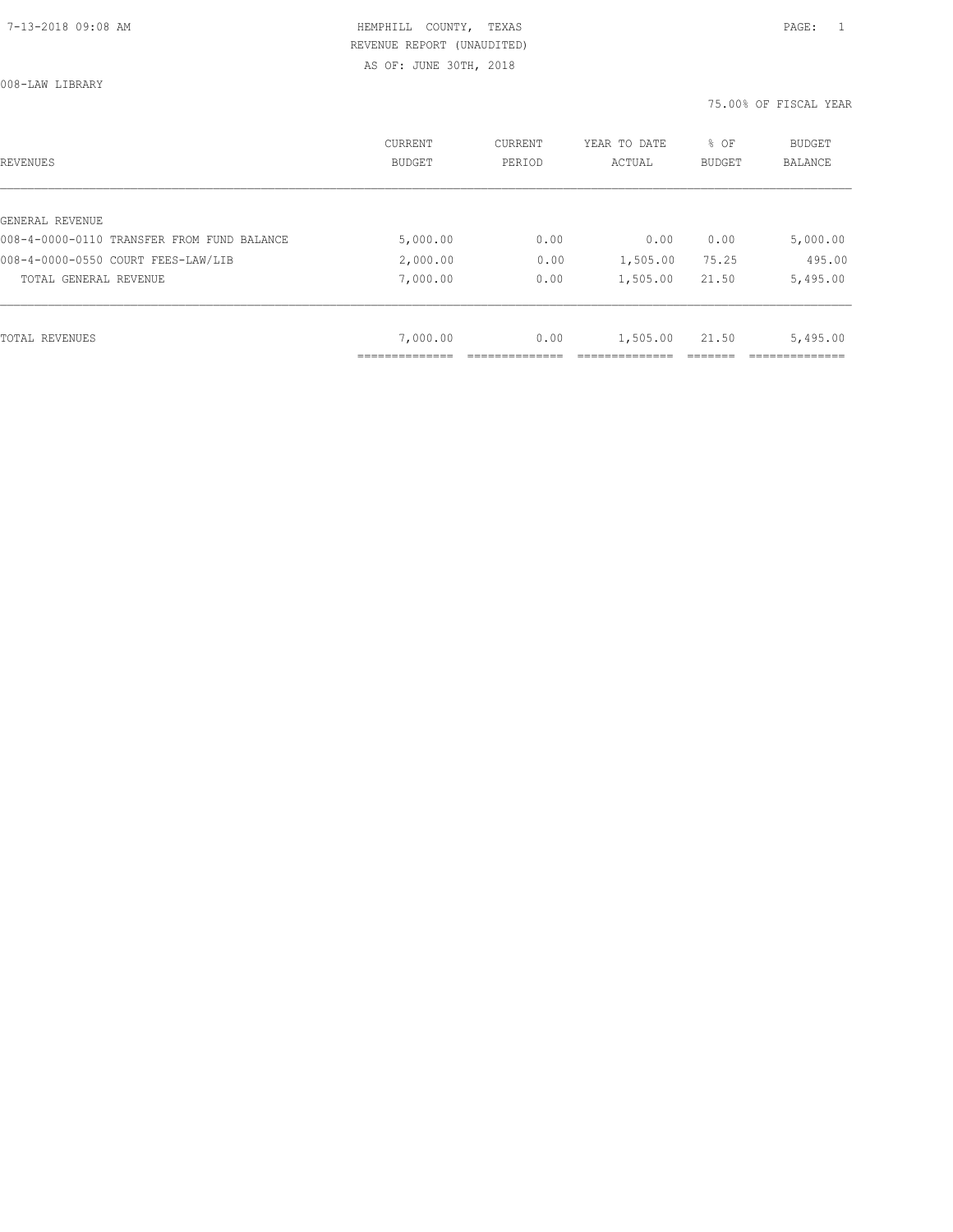009-SECURITY FEE

| REVENUES                                   | CURRENT<br>BUDGET | CURRENT<br>PERIOD | YEAR TO DATE<br>ACTUAL | % OF<br><b>BUDGET</b> | <b>BUDGET</b><br>BALANCE |
|--------------------------------------------|-------------------|-------------------|------------------------|-----------------------|--------------------------|
|                                            |                   |                   |                        |                       |                          |
| GENERAL REVENUE                            |                   |                   |                        |                       |                          |
| 009-4-0000-0110 TRANSFER FROM FUND BALANCE | 50,000.00         | 0.00              | 0.00                   | 0.00                  | 50,000.00                |
| 009-4-0000-0191 COURTHOUSE SECURITY FEE    | 3,000.00          | 293.86            | 3,154.60               | $105.15$ (            | 154.60)                  |
| TOTAL GENERAL REVENUE                      | 53,000.00         | 293.86            | 3,154.60               | 5.95                  | 49,845.40                |
|                                            |                   |                   |                        |                       |                          |
| TOTAL REVENUES                             | 53,000.00         | 293.86            | 3,154.60               | 5.95                  | 49,845.40                |
|                                            |                   |                   |                        |                       |                          |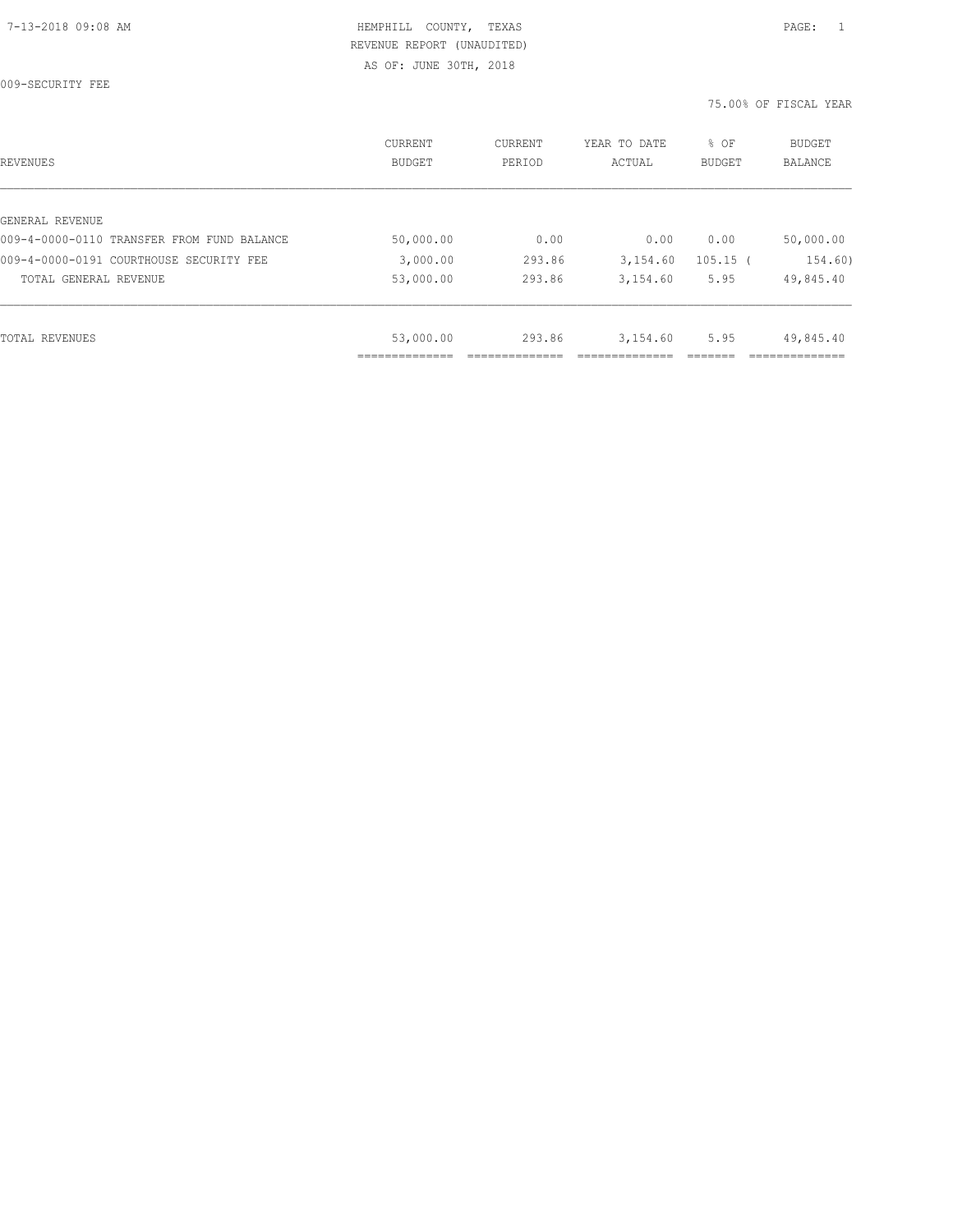010-AIRPORT

| REVENUES                                   | CURRENT<br><b>BUDGET</b>     | CURRENT<br>PERIOD | YEAR TO DATE<br>ACTUAL | % OF<br><b>BUDGET</b> | <b>BUDGET</b><br><b>BALANCE</b> |
|--------------------------------------------|------------------------------|-------------------|------------------------|-----------------------|---------------------------------|
|                                            |                              |                   |                        |                       |                                 |
| GENERAL REVENUE                            |                              |                   |                        |                       |                                 |
| 010-4-0000-0110 AD VALOREM TAX TRANSFER    | 70,000.00                    | 0.00              | 0.00                   | 0.00                  | 70,000.00                       |
| 010-4-0000-0120 INTEREST-AIRPORT           | 400.00                       | 20.32             | 202.53                 | 50.63                 | 197.47                          |
| 010-4-0000-0320 CHAMBER OF COMMERCE        | 1,920.00                     | 0.00              | 960.00                 | 50.00                 | 960.00                          |
| 010-4-0000-0325 FUEL SALES                 | 130,000.00                   | 14,084.28         | 103,597.63             | 79.69                 | 26,402.37                       |
| 010-4-0000-0326 RENT-HANGARS               | 6,000.00                     | 1,223.85          | 7,333.72               | $122.23$ (            | 1, 333.72)                      |
| 010-4-0000-0500 OTHER RECEIPTS             | 0.00                         | 0.00              | 0.00                   | 0.00                  | 0.00                            |
| 010-4-0000-0510 REIMBURSEMENT FROM STATE   | 2,000.00                     | 0.00              | 0.00                   | 0.00                  | 2,000.00                        |
| 010-4-0000-0600 TRANSFER FROM FUND BALANCE | 0.00                         | 0.00              | 0.00                   | 0.00                  | 0.00                            |
| TOTAL GENERAL REVENUE                      | 210,320.00                   | 15,328.45         | 112,093.88             | 53.30                 | 98,226.12                       |
|                                            |                              |                   |                        |                       |                                 |
| TOTAL REVENUES                             | 210,320.00<br>============== | 15,328.45         | 112,093.88             | 53.30                 | 98,226.12                       |
|                                            |                              |                   |                        |                       |                                 |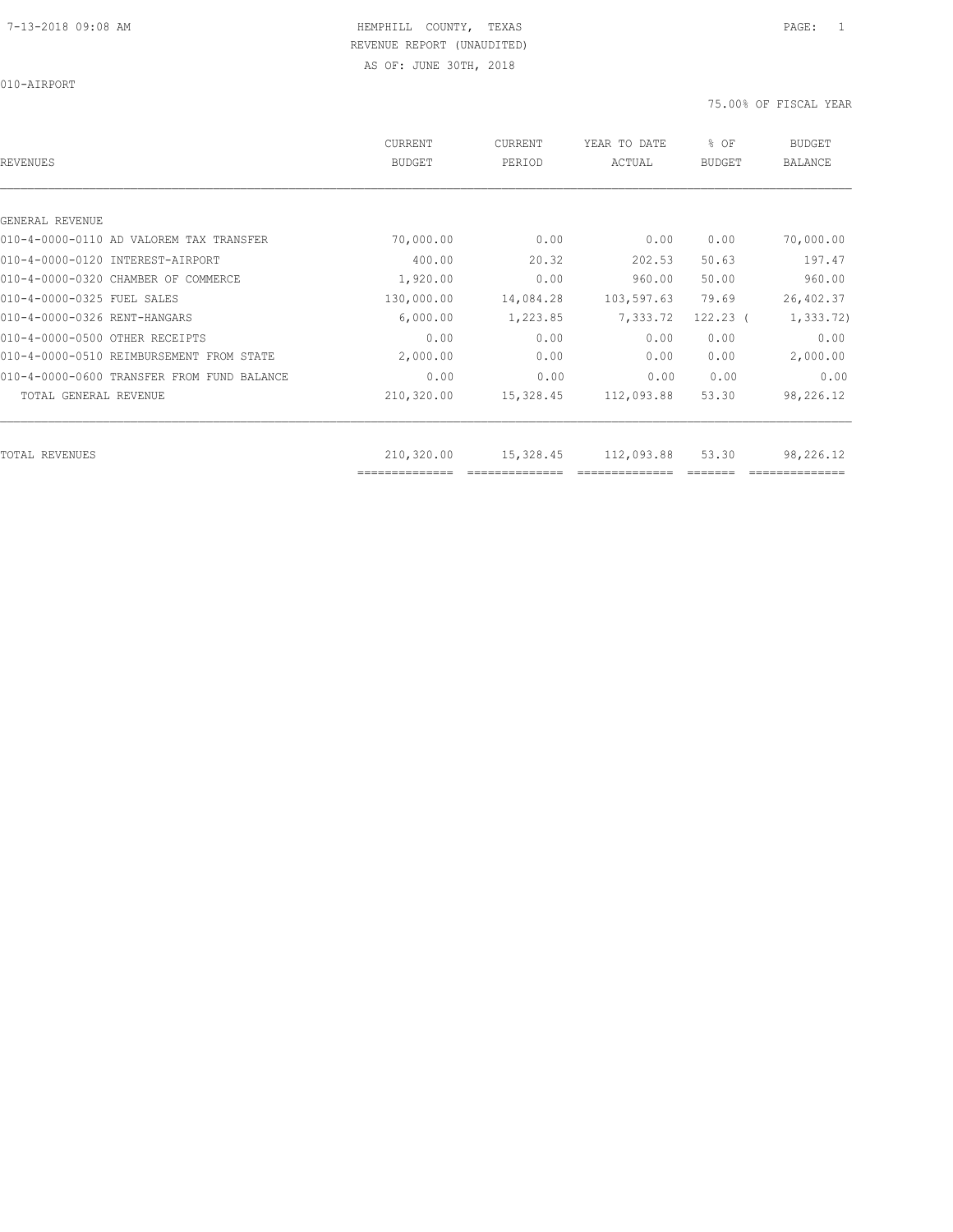| REVENUES                                       | <b>CURRENT</b><br><b>BUDGET</b> | CURRENT<br>PERIOD | YEAR TO DATE<br>ACTUAL | % OF<br><b>BUDGET</b> | <b>BUDGET</b><br><b>BALANCE</b> |
|------------------------------------------------|---------------------------------|-------------------|------------------------|-----------------------|---------------------------------|
|                                                |                                 |                   |                        |                       |                                 |
| GENERAL REVENUE                                |                                 |                   |                        |                       |                                 |
| 011-4-0000-0110 TRANSFER FROM FUND BALANCE     | 85,000.00                       | 0.00              | 0.00                   | 0.00                  | 85,000.00                       |
| 011-4-0000-0120 INTEREST                       | 1,000.00                        | 0.00              | 9,263.28               | $926.33$ (            | 8,263.28)                       |
| 011-4-0000-0121 PEN&INT ON DEL TAX             | 800.00                          | 97.88             | 881.12                 | $110.14$ (            | 81.12)                          |
| 011-4-0000-0122 RENDITION PENALTY              | 50.00                           | 9.40              | 97.58                  | 195.16 (              | 47.58)                          |
| 011-4-0000-0280 FARM TO MARKET TAXES           | 272,000.00                      | 353.97            | 268,304.67             | 98.64                 | 3,695.33                        |
| 011-4-0000-0281 DELINOUENT TAXES               | 2,000.00                        | 115.88            | 1,545.21               | 77.26                 | 454.79                          |
| 011-4-0000-0290 LATERAL ROAD                   | 2,100.00                        | 0.00              | 2,088.33               | 99.44                 | 11.67                           |
| 011-4-0000-0295 BANKHEAD-JONES FARM TENANT ACT | 2,200.00                        | 0.00              | 1,719.59               | 78.16                 | 480.41                          |
| 011-4-0000-0300 AUTO REGISTRATION              | 44,000.00                       | 5,159.63          | 36, 417.47             | 82.77                 | 7,582.53                        |
| 011-4-0000-0500 OTHER RECEIPTS                 | 3,000.00                        | 36.14             | 5,057.22               | $168.57$ (            | 2,057.22                        |
| 011-4-0000-0510 GRANT FUNDS                    | 0.00                            | 0.00              | 0.00                   | 0.00                  | 0.00                            |
| TOTAL GENERAL REVENUE                          | 412,150.00                      | 5,772.90          | 325, 374.47            | 78.95                 | 86,775.53                       |
|                                                |                                 |                   |                        |                       |                                 |
| TOTAL REVENUES                                 | 412,150.00                      | 5,772.90          | 325, 374.47            | 78.95                 | 86,775.53                       |
|                                                |                                 |                   |                        |                       |                                 |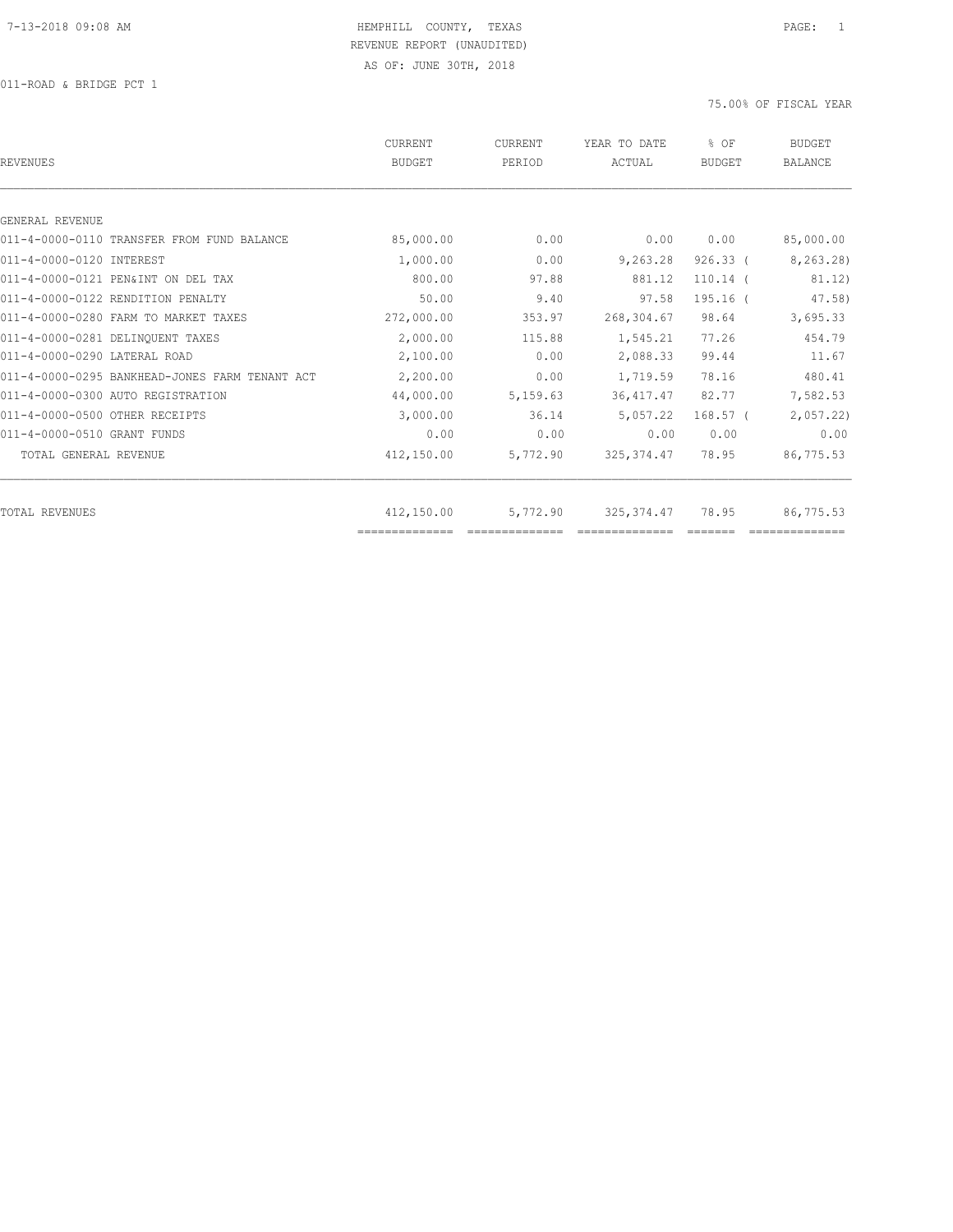| REVENUES                                       | CURRENT<br><b>BUDGET</b> | CURRENT<br>PERIOD | YEAR TO DATE<br>ACTUAL | % OF<br><b>BUDGET</b> | <b>BUDGET</b><br><b>BALANCE</b> |
|------------------------------------------------|--------------------------|-------------------|------------------------|-----------------------|---------------------------------|
|                                                |                          |                   |                        |                       |                                 |
| GENERAL REVENUE                                |                          |                   |                        |                       |                                 |
| 012-4-0000-0110 TRANSFER FROM FUND BALANCE     | 50,000.00                | 0.00              | 0.00                   | 0.00                  | 50,000.00                       |
| 012-4-0000-0120 INTEREST                       | 1,000.00                 | 0.00              |                        | 12,886.21 1,288.62 (  | 11,886.21                       |
| 012-4-0000-0121 PEN&INT ON DEL TAX             | 800.00                   | 103.81            | 934.51                 | $116.81$ (            | 134.51)                         |
| 012-4-0000-0122 RENDITION PENALTY              | 50.00                    | 9.98              | 103.58                 | $207.16$ (            | 53.58)                          |
| 012-4-0000-0280 FARM TO MARKET TAXES           | 289,000.00               | 375.42            | 284,565.63             | 98.47                 | 4,434.37                        |
| 012-4-0000-0281 DELINQUENT TAXES               | 2,000.00                 | 122.91            | 1,638.97               | 81.95                 | 361.03                          |
| 012-4-0000-0290 LATERAL ROAD                   | 2,500.00                 | 0.00              | 2,214.89               | 88.60                 | 285.11                          |
| 012-4-0000-0295 BANKHEAD-JONES FARM TENANT ACT | 2,300.00                 | 0.00              | 1,823.80               | 79.30                 | 476.20                          |
| 012-4-0000-0300 AUTO REGISTRATION              | 47,000.00                | 5,472.33          | 38,624.70              | 82.18                 | 8,375.30                        |
| 012-4-0000-0350 ROAD CROSSING PERMITS          | 200.00                   | 0.00              | 0.00                   | 0.00                  | 200.00                          |
| 012-4-0000-0500 OTHER RECEIPTS                 | 3,000.00                 | 38.33             | 5,374.86               | 179.16 (              | 2,374.86                        |
| TOTAL GENERAL REVENUE                          | 397,850.00               | 6,122.78          | 348, 167. 15           | 87.51                 | 49,682.85                       |
| TOTAL REVENUES                                 | 397,850.00               | 6,122.78          | 348, 167. 15           | 87.51                 | 49,682.85                       |
|                                                | ==============           |                   |                        |                       |                                 |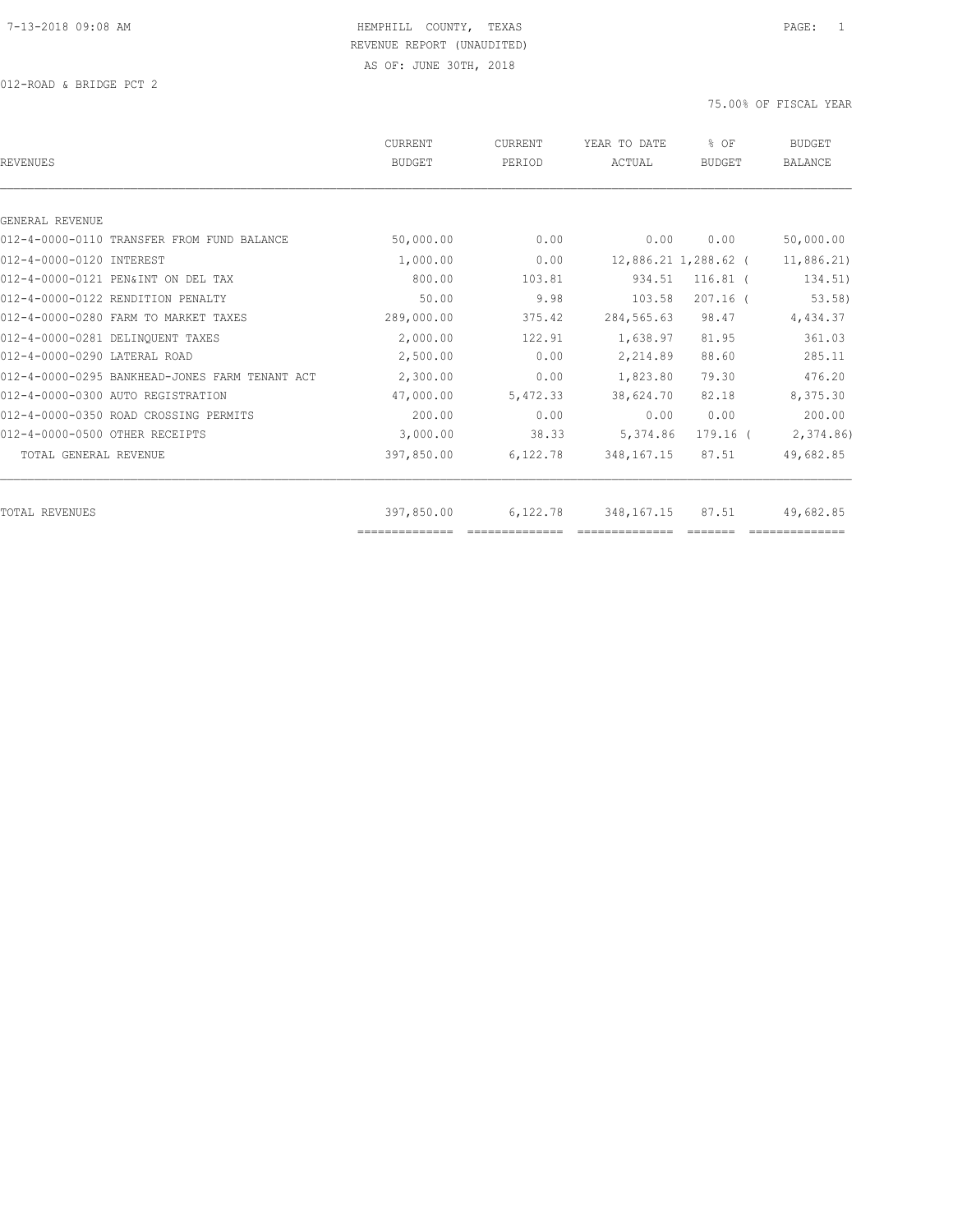| <b>CURRENT</b><br><b>BUDGET</b> | CURRENT<br>PERIOD | YEAR TO DATE<br>ACTUAL | % OF<br>BUDGET | <b>BUDGET</b><br><b>BALANCE</b>                                                                                                |
|---------------------------------|-------------------|------------------------|----------------|--------------------------------------------------------------------------------------------------------------------------------|
|                                 |                   |                        |                |                                                                                                                                |
|                                 |                   |                        |                |                                                                                                                                |
| 159,673.00                      | 0.00              | 0.00                   | 0.00           | 159,673.00                                                                                                                     |
| 1,000.00                        | 0.00              |                        |                | 11,843.99)                                                                                                                     |
| 1,500.00                        | 207.63            |                        | $124.61$ (     | 369.13)                                                                                                                        |
| 100.00                          | 19.96             | 207.14                 | $207.14$ (     | 107.14)                                                                                                                        |
| 577,600.00                      | 750.84            | 569, 131.28            | 98.53          | 8,468.72                                                                                                                       |
| 4,000.00                        | 245.82            |                        | 81.95          | 721.99                                                                                                                         |
| 4,000.00                        | 0.00              | 4,429.79               | $110.74$ (     | 429.79)                                                                                                                        |
| 5,000.00                        | 0.00              | 3,647.60               | 72.95          | 1,352.40                                                                                                                       |
| 93,000.00                       | 10,944.67         |                        | 83.06          | 15,750.71                                                                                                                      |
| 500.00                          | 0.00              | 187.50                 | 37.50          | 312.50                                                                                                                         |
| 1,000.00                        | 76.65             |                        |                | 82,973.81)                                                                                                                     |
| 0.00                            | 0.00              |                        | 0.00           | 0.00                                                                                                                           |
| 847,373.00                      | 12,245.57         |                        | 89.31          | 90,555.46                                                                                                                      |
|                                 |                   |                        |                | 90,555.46                                                                                                                      |
|                                 | 847,373.00        |                        | 12,245.57      | 12,843.99 1,284.40 (<br>1,869.13<br>3,278.01<br>77,249.29<br>83,973.81 8,397.38 (<br>0.00<br>756,817.54<br>756,817.54<br>89.31 |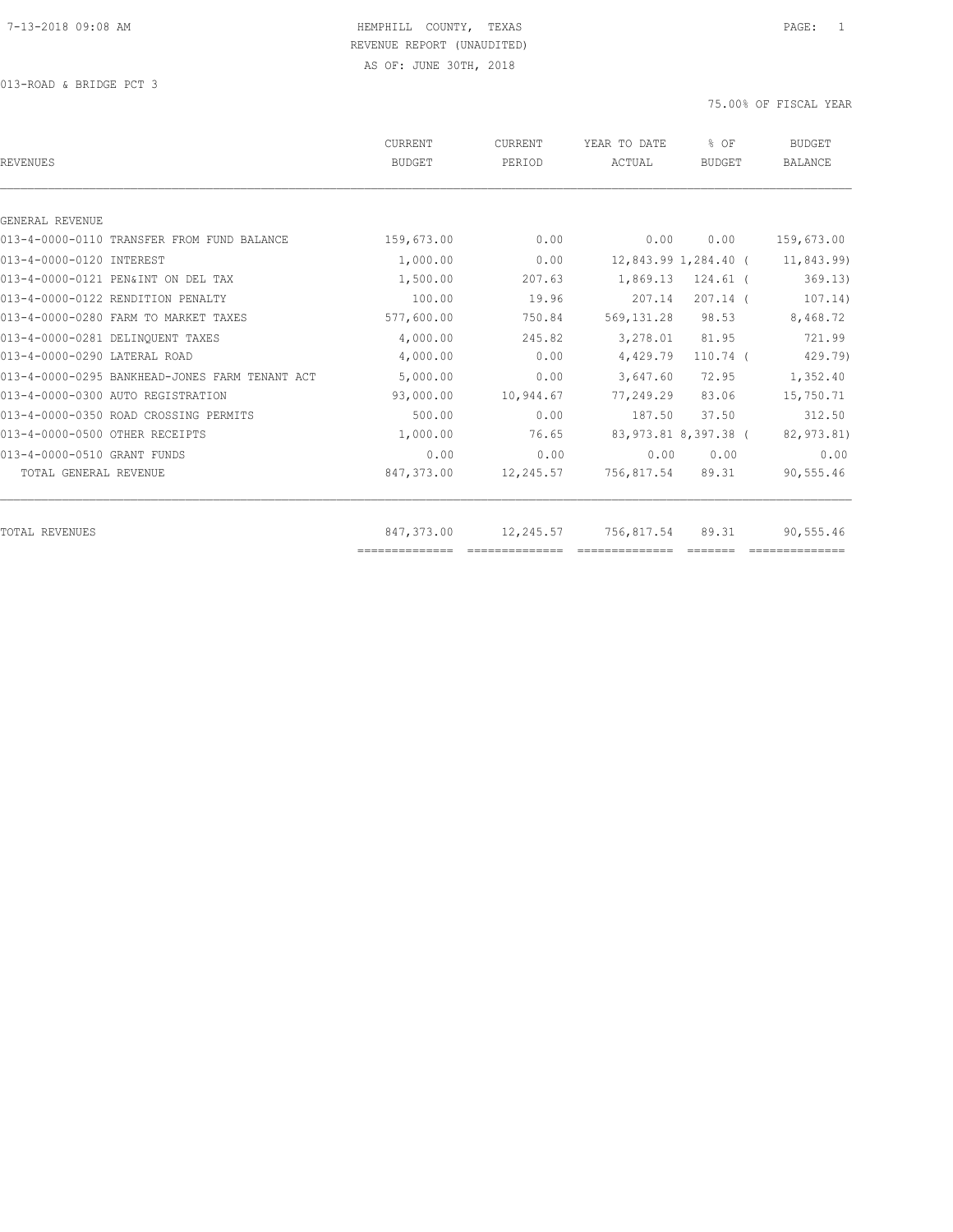| CURRENT<br><b>BUDGET</b> | CURRENT<br>PERIOD     | YEAR TO DATE<br>ACTUAL | % OF<br><b>BUDGET</b> | <b>BUDGET</b><br><b>BALANCE</b>                                                                                                             |
|--------------------------|-----------------------|------------------------|-----------------------|---------------------------------------------------------------------------------------------------------------------------------------------|
|                          |                       |                        |                       |                                                                                                                                             |
|                          |                       |                        |                       |                                                                                                                                             |
|                          |                       |                        |                       | 50,000.00                                                                                                                                   |
|                          |                       |                        |                       | 11,940.88)                                                                                                                                  |
| 1,500.00                 | 183.89                | 1,655.49               | $110.37$ (            | 155.49                                                                                                                                      |
| 100.00                   | 17.68                 | 183.47                 | 183.47 (              | 83.47)                                                                                                                                      |
| 511,600.00               | 665.03                |                        | 98.53                 | 7,512.29                                                                                                                                    |
| 3,500.00                 | 217.73                | 2,903.36               | 82.95                 | 596.64                                                                                                                                      |
| 4,000.00                 | 0.00                  |                        | 98.09                 | 76.48                                                                                                                                       |
| 4,000.00                 | 0.00                  |                        | 80.77                 | 769.27                                                                                                                                      |
| 84,000.00                | 9,693.85              |                        | 81.45                 | 15,579.17                                                                                                                                   |
| 0.00                     | 0.00                  | 375.00                 | $0.00$ (              | 375.00                                                                                                                                      |
| 1,000.00                 | 8,250.98              |                        |                       | 24,815.24)                                                                                                                                  |
| 0.00                     | 0.00                  |                        | 0.00                  | 0.00                                                                                                                                        |
| 660,700.00               | 19,029.16             |                        | 94.38                 | 37, 163. 77                                                                                                                                 |
| 660,700.00               | 19,029.16             |                        | 94.38                 | 37, 163. 77                                                                                                                                 |
|                          | 50,000.00<br>1,000.00 | 0.00<br>0.00           | 0.00                  | 0.00<br>12,940.88 1,294.09 (<br>504,087.71<br>3,923.52<br>3,230.73<br>68,420.83<br>25,815.24 2,581.52 (<br>0.00<br>623,536.23<br>623,536.23 |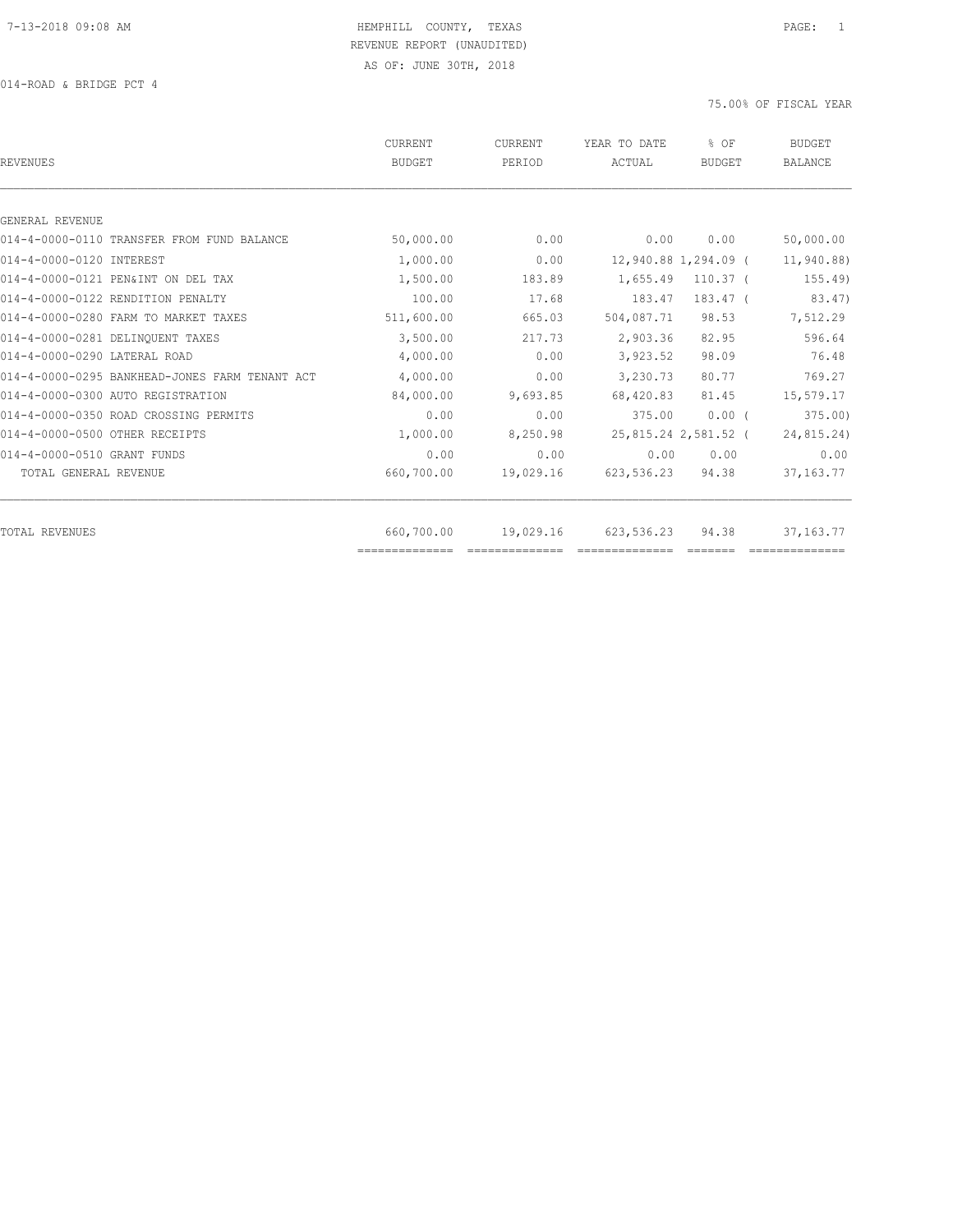| REVENUES                                       | CURRENT<br><b>BUDGET</b> | CURRENT<br>PERIOD | YEAR TO DATE<br>ACTUAL | % OF<br>BUDGET | BUDGET<br>BALANCE |
|------------------------------------------------|--------------------------|-------------------|------------------------|----------------|-------------------|
|                                                |                          |                   |                        |                |                   |
| GENERAL REVENUE                                |                          |                   |                        |                |                   |
| 022-4-0000-0110 TRANSFER FROM FUND BALANCE     | 60,000.00                | 0.00              | 0.00                   | 0.00           | 60,000.00         |
| 022-4-0000-0191 COUNTY RECORDS PRESERVATION FE | 5,000.00                 | 0.00              | 4,281.20               | 85.62          | 718.80            |
| TOTAL GENERAL REVENUE                          | 65,000.00                | 0.00              | 4,281.20               | 6.59           | 60,718.80         |
|                                                |                          |                   |                        |                |                   |
| TOTAL REVENUES                                 | 65,000.00                | 0.00              | 4,281.20               | 6.59           | 60,718.80         |
|                                                |                          |                   |                        |                |                   |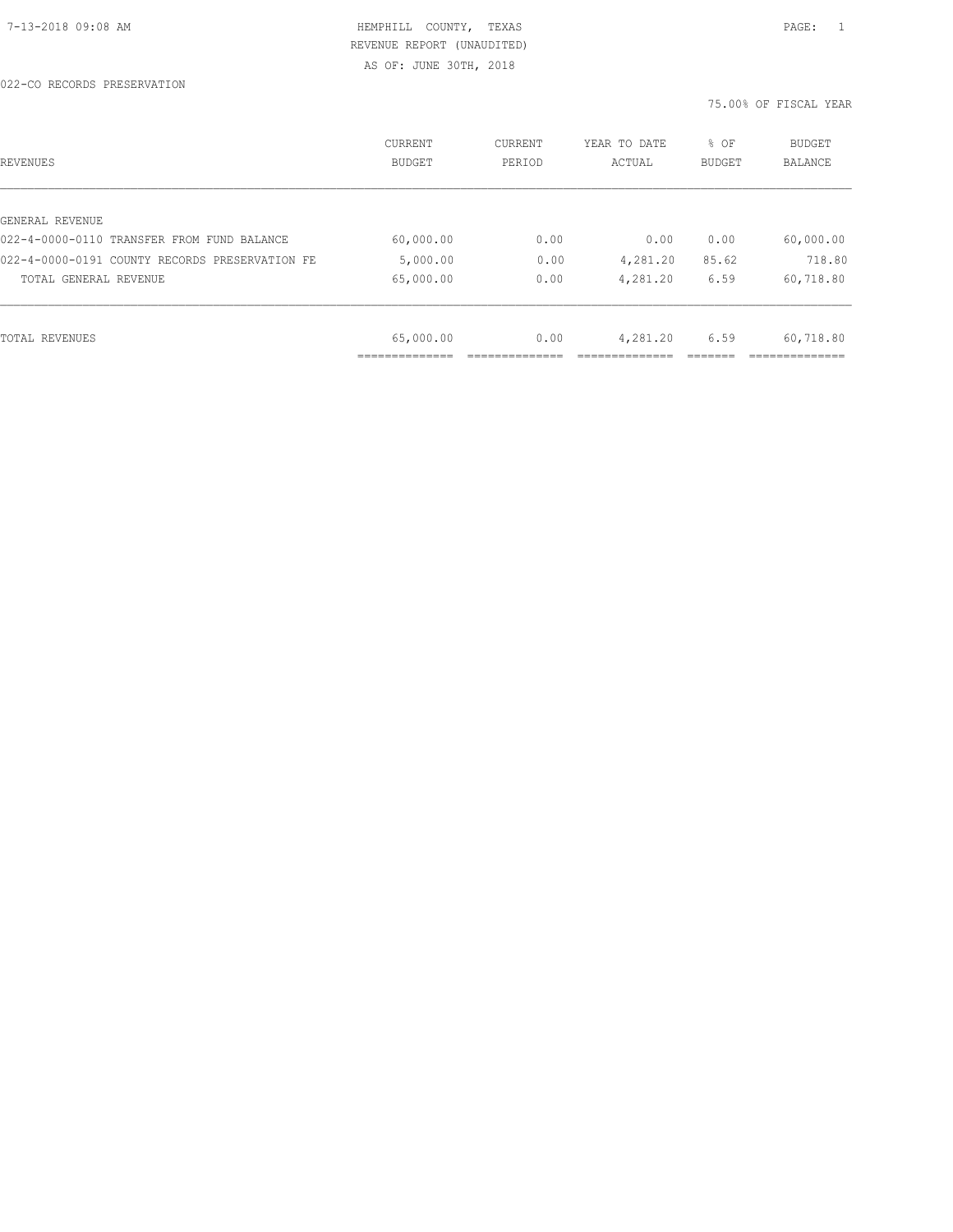AS OF: JUNE 30TH, 2018

023-CLK'S RECORDS PRESERVE

| REVENUES                                      | CURRENT<br><b>BUDGET</b> | CURRENT<br>PERIOD | YEAR TO DATE<br>ACTUAL | % OF<br>BUDGET | BUDGET<br>BALANCE |
|-----------------------------------------------|--------------------------|-------------------|------------------------|----------------|-------------------|
|                                               |                          |                   |                        |                |                   |
| GENERAL REVENUE                               |                          |                   |                        |                |                   |
| 023-4-0000-0110 TRANSFER FROM FUND BALANCE    | 3,000.00                 | 0.00              | 0.00                   | 0.00           | 3,000.00          |
| 023-4-0000-0191 REV-CLK'S RECORD PRESERVATION | 800.00                   | 0.00              | 739.78                 | 92.47          | 60.22             |
| TOTAL GENERAL REVENUE                         | 3,800.00                 | 0.00              | 739.78                 | 19.47          | 3,060.22          |
|                                               |                          |                   |                        |                |                   |
| TOTAL REVENUES                                | 3,800.00                 | 0.00              | 739.78                 | 19.47          | 3,060.22          |
|                                               |                          |                   |                        |                |                   |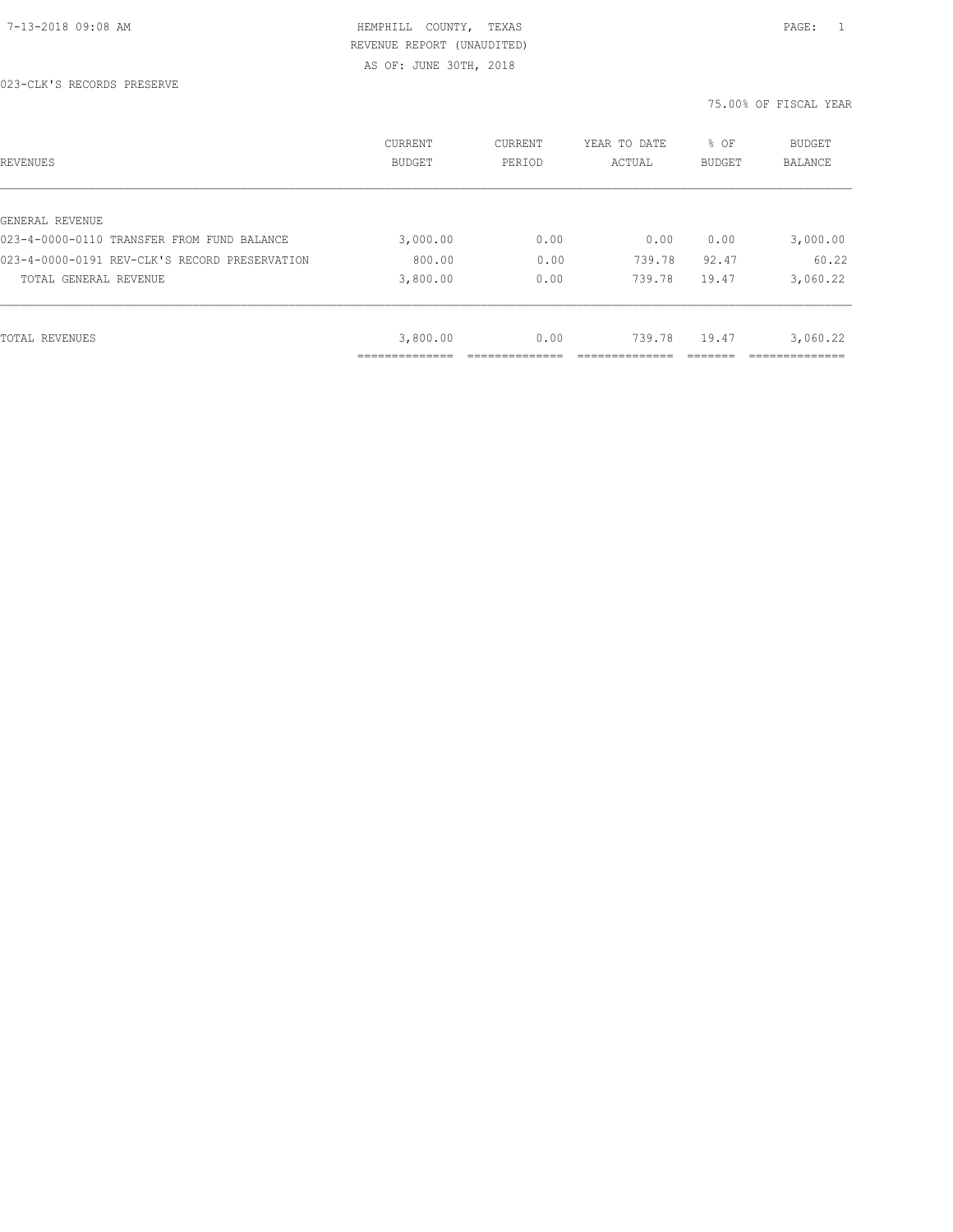| REVENUES                                   | CURRENT<br><b>BUDGET</b>  | CURRENT<br>PERIOD | YEAR TO DATE<br>ACTUAL | % OF<br><b>BUDGET</b> | <b>BUDGET</b><br><b>BALANCE</b> |
|--------------------------------------------|---------------------------|-------------------|------------------------|-----------------------|---------------------------------|
|                                            |                           |                   |                        |                       |                                 |
| GENERAL REVENUE                            |                           |                   |                        |                       |                                 |
| 024-4-0000-0110 TRANSFER FROM FUND BALANCE | 7,000.00                  | 0.00              | 0.00                   | 0.00                  | 7,000.00                        |
| 024-4-0000-0191 TECH FEES/EXP              | 2,000.00                  | 293.86            | 2,015.30               | $100.77$ (            | 15.30)                          |
| TOTAL GENERAL REVENUE                      | 9,000.00                  | 293.86            | 2,015.30               | 22.39                 | 6,984.70                        |
|                                            |                           |                   |                        |                       |                                 |
| TOTAL REVENUES                             | 9,000.00                  | 293.86            | 2,015.30               | 22.39                 | 6,984.70                        |
|                                            | ____________<br>--------- |                   |                        |                       | -----------                     |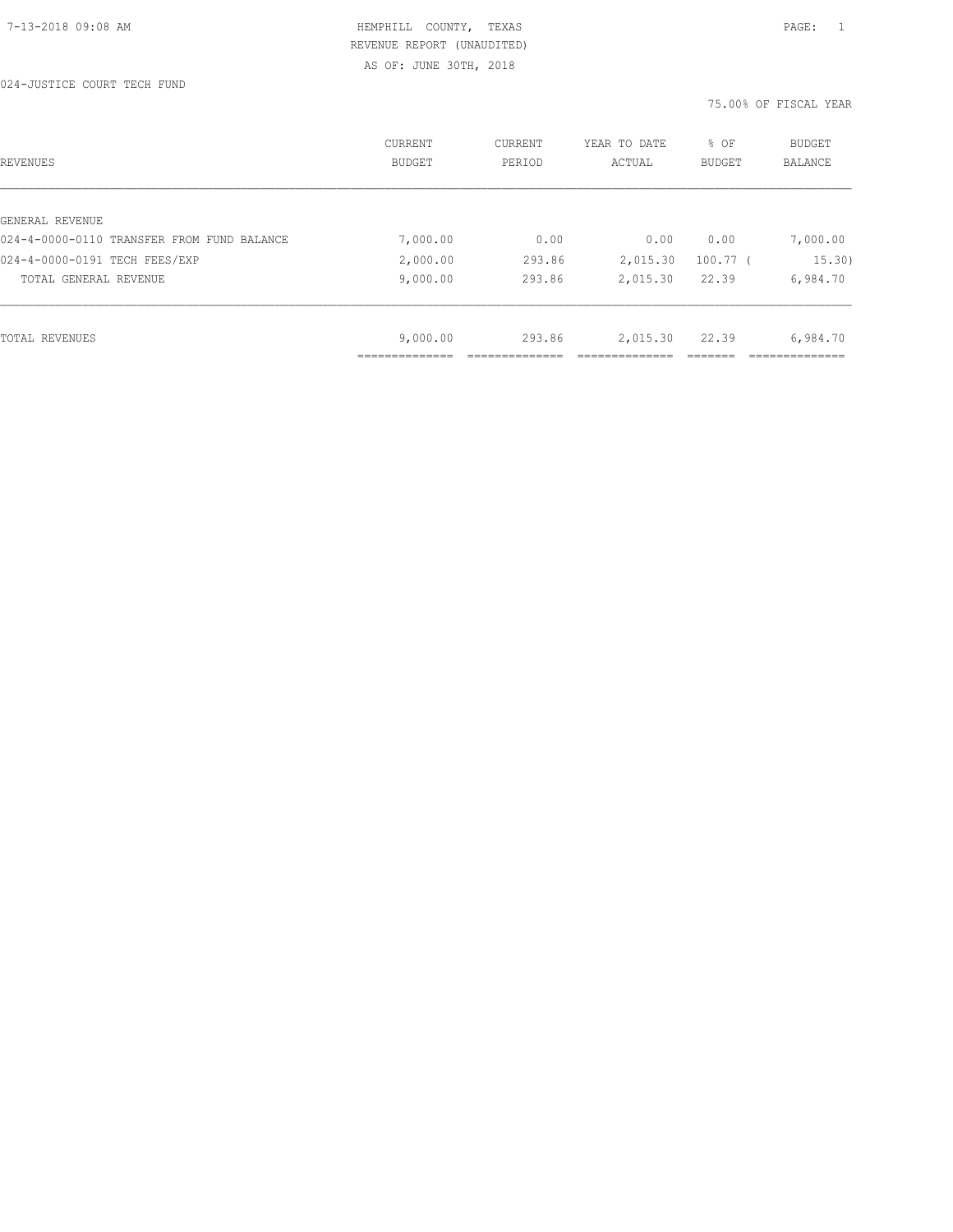AS OF: JUNE 30TH, 2018

026-CLERK'S TECH FUND

| REVENUES                                   | CURRENT<br><b>BUDGET</b>  | CURRENT<br>PERIOD | YEAR TO DATE<br>ACTUAL | % OF<br>BUDGET | BUDGET<br><b>BALANCE</b> |
|--------------------------------------------|---------------------------|-------------------|------------------------|----------------|--------------------------|
|                                            |                           |                   |                        |                |                          |
| GENERAL REVENUE                            |                           |                   |                        |                |                          |
| 026-4-0000-0110 TRANSFER FROM FUND BALANCE | 0.00                      | 0.00              | 0.00                   | 0.00           | 0.00                     |
| 026-4-0000-0191 CLERK'S TECH FEES          | 1,500.00                  | 0.00              | 940.41                 | 62.69          | 559.59                   |
| TOTAL GENERAL REVENUE                      | 1,500.00                  | 0.00              | 940.41                 | 62.69          | 559.59                   |
|                                            |                           |                   |                        |                |                          |
| TOTAL REVENUES                             | 1,500.00                  | 0.00              | 940.41                 | 62.69          | 559.59                   |
|                                            | ----------<br>----------- |                   |                        |                |                          |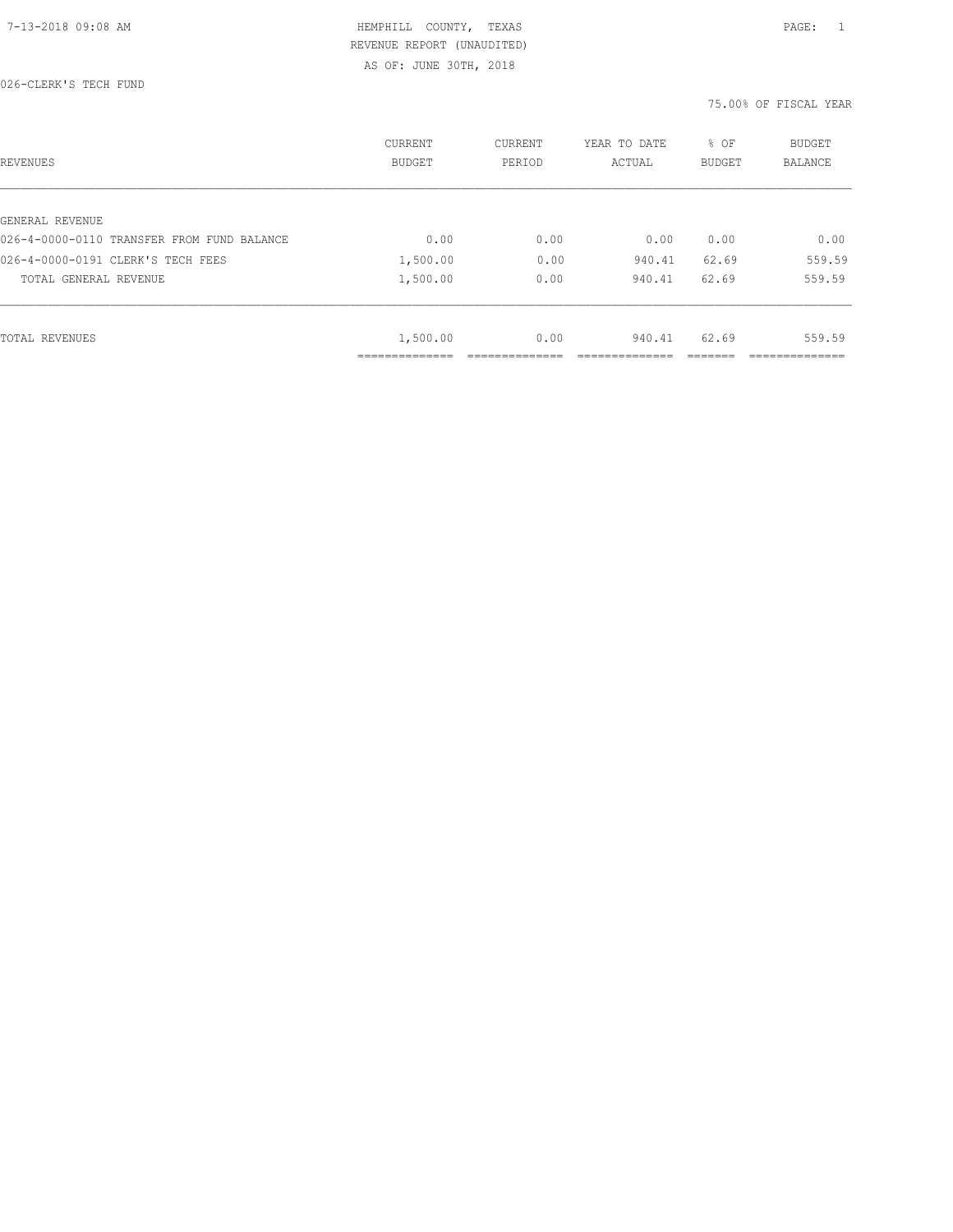| REVENUES                                   | CURRENT<br><b>BUDGET</b> | CURRENT<br>PERIOD | YEAR TO DATE<br>ACTUAL | % OF<br>BUDGET | BUDGET<br>BALANCE |
|--------------------------------------------|--------------------------|-------------------|------------------------|----------------|-------------------|
|                                            |                          |                   |                        |                |                   |
| GENERAL REVENUE                            |                          |                   |                        |                |                   |
| 029-4-0000-0110 TRANSFER FROM FUND BALANCE | 1,000.00                 | 0.00              | 0.00                   | 0.00           | 1,000.00          |
| 029-4-0000-0330 PRETRIAL INTERVENTION      | 1,000.00                 | 0.00              | 1,000.00               | 100.00         | 0.00              |
| TOTAL GENERAL REVENUE                      | 2,000.00                 | 0.00              | 1,000.00               | 50.00          | 1,000.00          |
|                                            |                          |                   |                        |                |                   |
| TOTAL REVENUES                             | 2,000.00                 | 0.00              | 1,000.00               | 50.00          | 1,000.00          |
|                                            |                          |                   |                        |                |                   |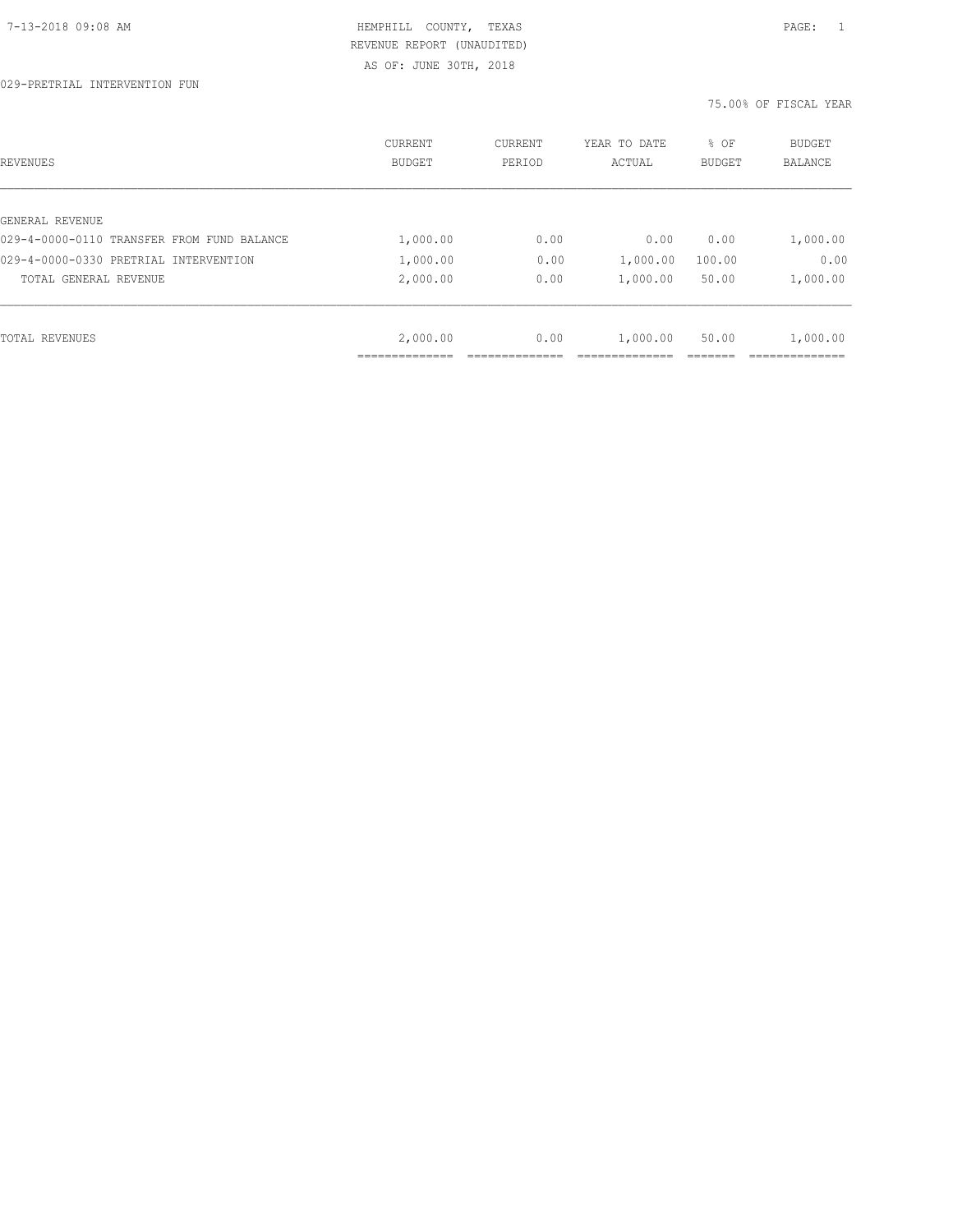| REVENUES                                   | <b>CURRENT</b><br><b>BUDGET</b> | CURRENT<br>PERIOD | YEAR TO DATE<br>ACTUAL | % OF<br><b>BUDGET</b> | <b>BUDGET</b><br>BALANCE |
|--------------------------------------------|---------------------------------|-------------------|------------------------|-----------------------|--------------------------|
|                                            |                                 |                   |                        |                       |                          |
| GENERAL REVENUE                            |                                 |                   |                        |                       |                          |
| 032-4-0000-0110 TRANSFER FROM FUND BALANCE | 15,000.00                       | 0.00              | 0.00                   | 0.00                  | 15,000.00                |
| 032-4-0000-0220 FEES-CHECK COLLECTION      | 500.00                          | 105.00            | 330.00                 | 66.00                 | 170.00                   |
| TOTAL GENERAL REVENUE                      | 15,500.00                       | 105.00            | 330.00                 | 2.13                  | 15,170.00                |
|                                            |                                 |                   |                        |                       |                          |
| TOTAL REVENUES                             | 15,500.00                       | 105.00            | 330.00                 | 2.13                  | 15,170.00                |
|                                            | ___________                     |                   |                        |                       |                          |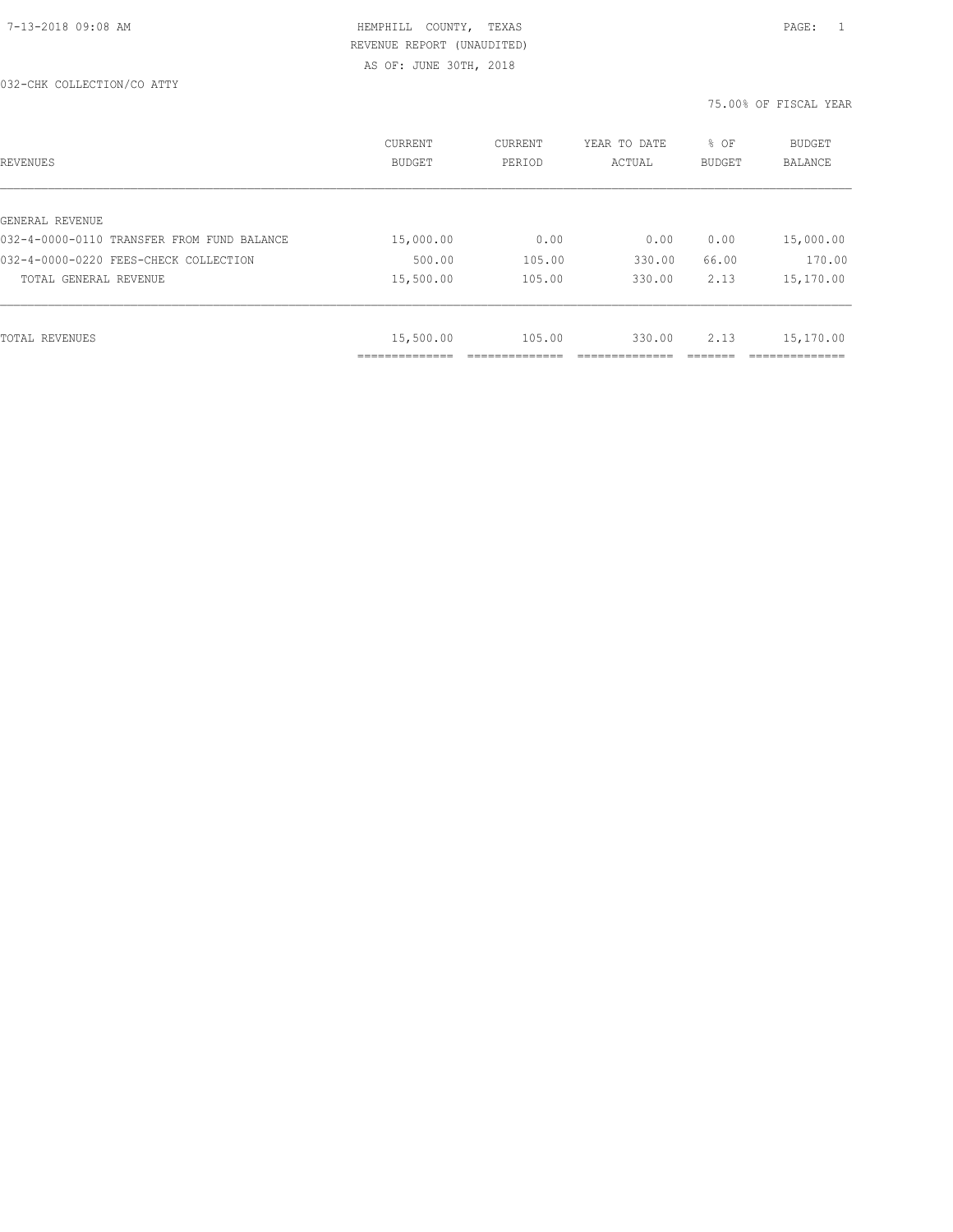036-ANNUAL LEOSE/LAW

| REVENUES                                   | CURRENT<br><b>BUDGET</b> | CURRENT<br>PERIOD | YEAR TO DATE<br>ACTUAL | % OF<br><b>BUDGET</b> | BUDGET<br>BALANCE |
|--------------------------------------------|--------------------------|-------------------|------------------------|-----------------------|-------------------|
|                                            |                          |                   |                        |                       |                   |
| GENERAL REVENUE                            |                          |                   |                        |                       |                   |
| 036-4-0000-0110 TRANSFER FROM FUND BALANCE | 8,000.00                 | 0.00              | 0.00                   | 0.00                  | 8,000.00          |
| 036-4-0000-0440 STATE FEES                 | 2,000.00                 | 0.00              | 1,493.22               | 74.66                 | 506.78            |
| TOTAL GENERAL REVENUE                      | 10,000.00                | 0.00              | 1,493.22               | 14.93                 | 8,506.78          |
|                                            |                          |                   |                        |                       |                   |
| TOTAL REVENUES                             | 10,000.00                | 0.00              | 1,493.22               | 14.93                 | 8,506.78          |
|                                            |                          |                   |                        |                       |                   |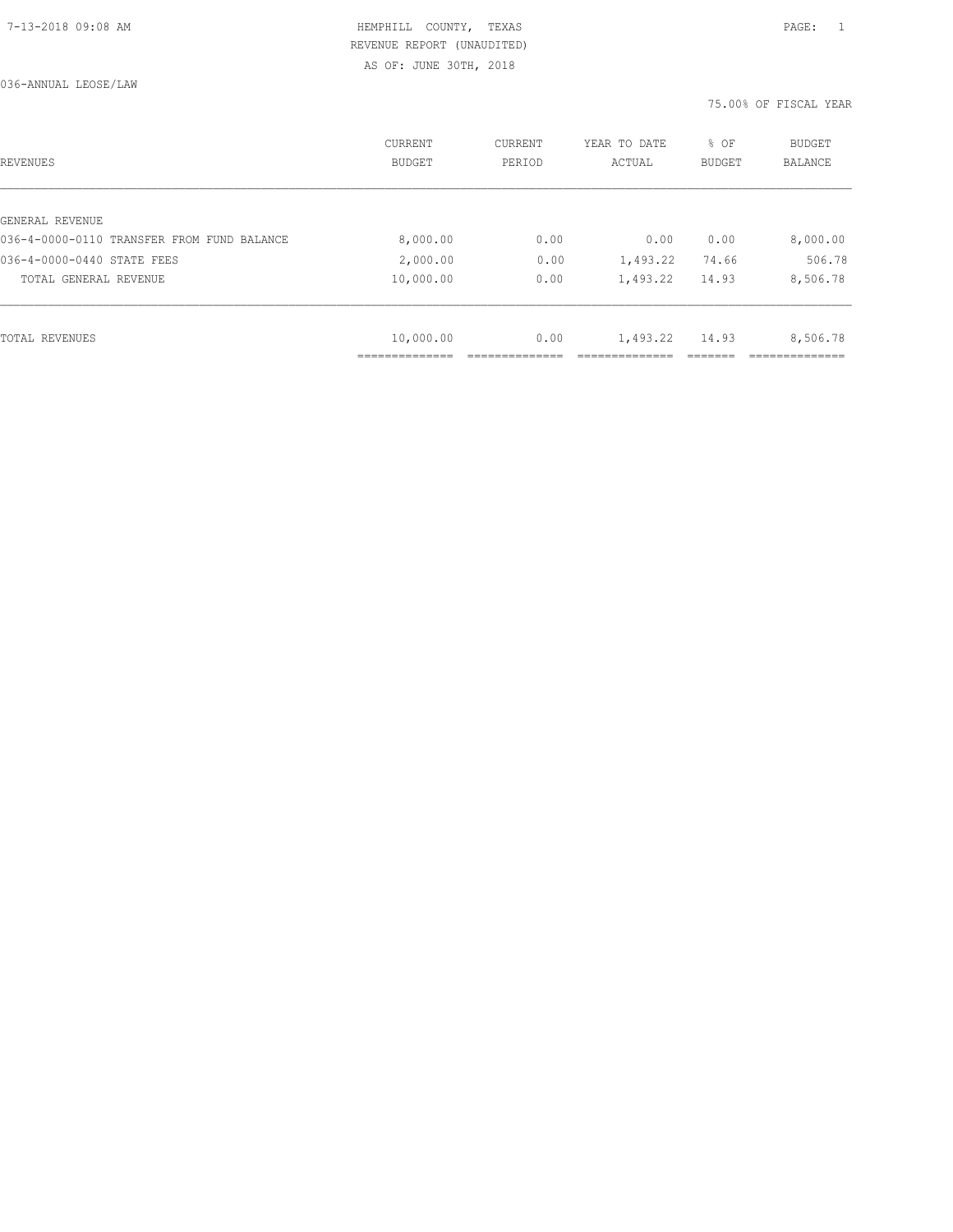AS OF: JUNE 30TH, 2018

046-SCAAP

| REVENUES                                   | <b>CURRENT</b><br><b>BUDGET</b> | CURRENT<br>PERIOD | YEAR TO DATE<br>ACTUAL | % OF<br>BUDGET | BUDGET<br><b>BALANCE</b> |
|--------------------------------------------|---------------------------------|-------------------|------------------------|----------------|--------------------------|
|                                            |                                 |                   |                        |                |                          |
| GENERAL REVENUE                            |                                 |                   |                        |                |                          |
| 046-4-0000-0110 TRANSFER FROM FUND BALANCE | 65,000.00                       | 0.00              | 0.00                   | 0.00           | 65,000.00                |
| 046-4-0000-0260 GRANT AWARD                | 6,000.00                        | 0.00              | 0.00                   | 0.00           | 6,000.00                 |
| TOTAL GENERAL REVENUE                      | 71,000.00                       | 0.00              | 0.00                   | 0.00           | 71,000.00                |
|                                            |                                 |                   |                        |                |                          |
| TOTAL REVENUES                             | 71,000.00                       | 0.00              | 0.00                   | 0.00           | 71,000.00                |
|                                            |                                 |                   |                        |                |                          |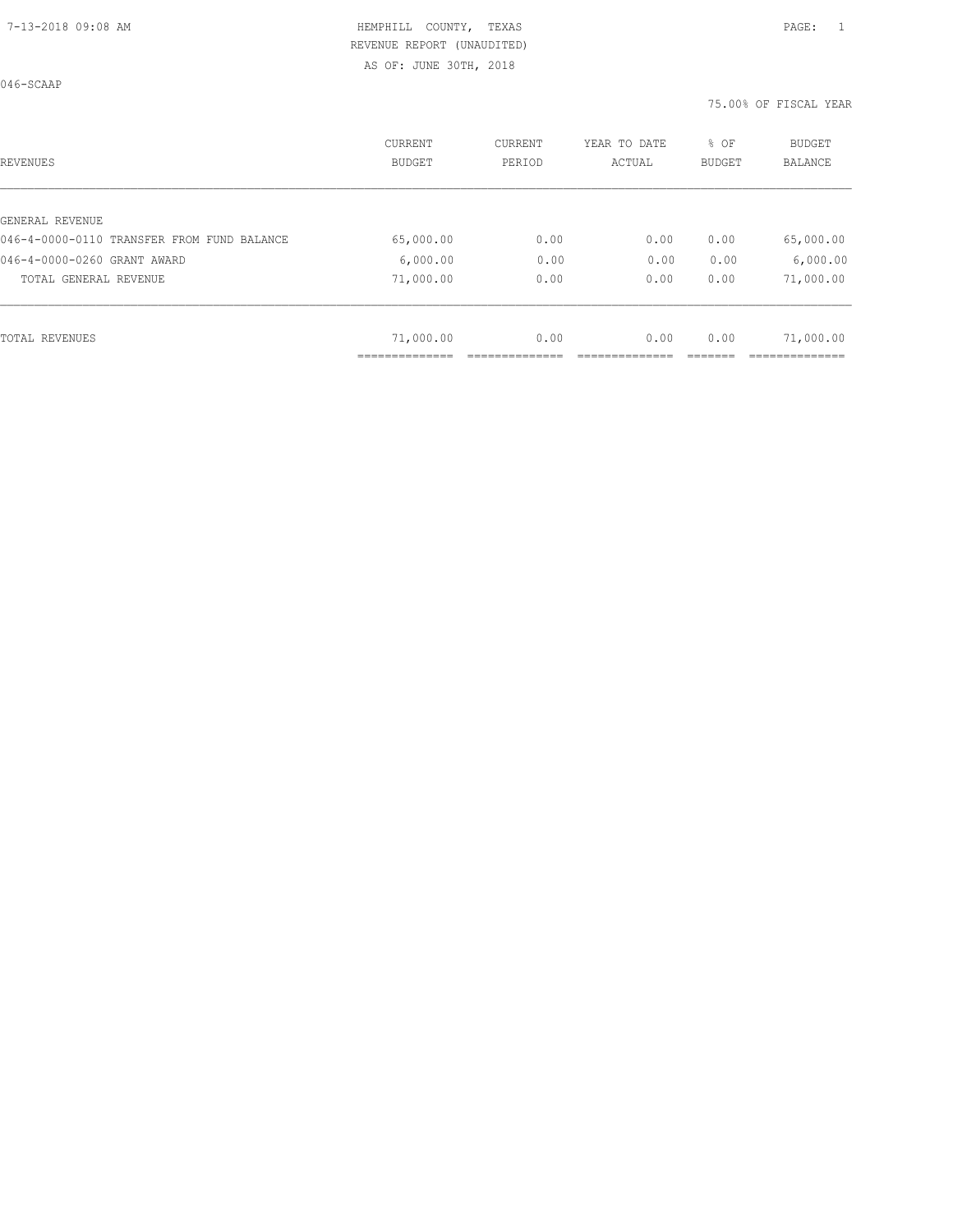AS OF: JUNE 30TH, 2018

| REVENUES                             | <b>CURRENT</b><br><b>BUDGET</b> | CURRENT<br>PERIOD | YEAR TO DATE<br>ACTUAL | % OF<br>BUDGET | BUDGET<br><b>BALANCE</b> |
|--------------------------------------|---------------------------------|-------------------|------------------------|----------------|--------------------------|
|                                      |                                 |                   |                        |                |                          |
| GENERAL REVENUE                      |                                 |                   |                        |                |                          |
| 047-4-0000-0401 SALES/COMMISSARY     | 0.00                            | 0.00              | 0.00                   | 0.00           | 0.00                     |
| 047-4-0000-0500 MISCELLANEOUS INCOME | 0.00                            | 0.00              | 0.00                   | 0.00           | 0.00                     |
| TOTAL GENERAL REVENUE                | 0.00                            | 0.00              | 0.00                   | 0.00           | 0.00                     |
|                                      |                                 |                   |                        |                |                          |
| TOTAL REVENUES                       | 0.00                            | 0.00              | 0.00                   | 0.00           | 0.00                     |
|                                      | __________                      |                   |                        |                |                          |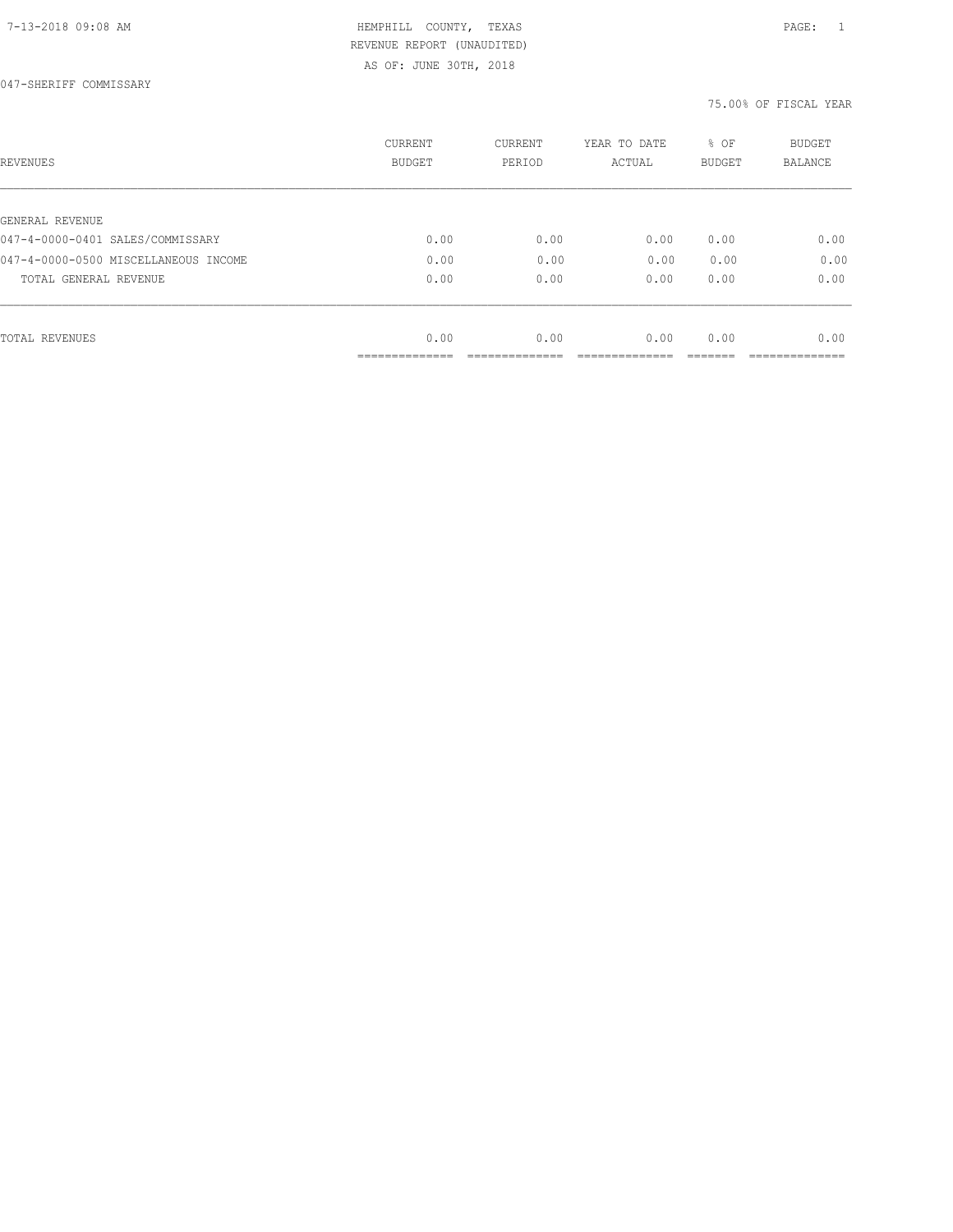AS OF: JUNE 30TH, 2018

048-SHERIFF SEIZURE

| REVENUES                              | CURRENT<br><b>BUDGET</b> | CURRENT<br>PERIOD | YEAR TO DATE<br>ACTUAL | % OF<br>BUDGET | BUDGET<br>BALANCE |
|---------------------------------------|--------------------------|-------------------|------------------------|----------------|-------------------|
|                                       |                          |                   |                        |                |                   |
| GENERAL REVENUE                       |                          |                   |                        |                |                   |
| 048-4-0000-0120 INTEREST              | 0.00                     | 0.00              | 0.00                   | 0.00           | 0.00              |
| 048-4-0000-0401 PROCEEDS FROM SEIZURE | 0.00                     | 0.00              | 0.00                   | 0.00           | 0.00              |
| TOTAL GENERAL REVENUE                 | 0.00                     | 0.00              | 0.00                   | 0.00           | 0.00              |
|                                       |                          |                   |                        |                |                   |
| TOTAL REVENUES                        | 0.00                     | 0.00              | 0.00                   | 0.00           | 0.00              |
|                                       | ----------               |                   |                        |                |                   |